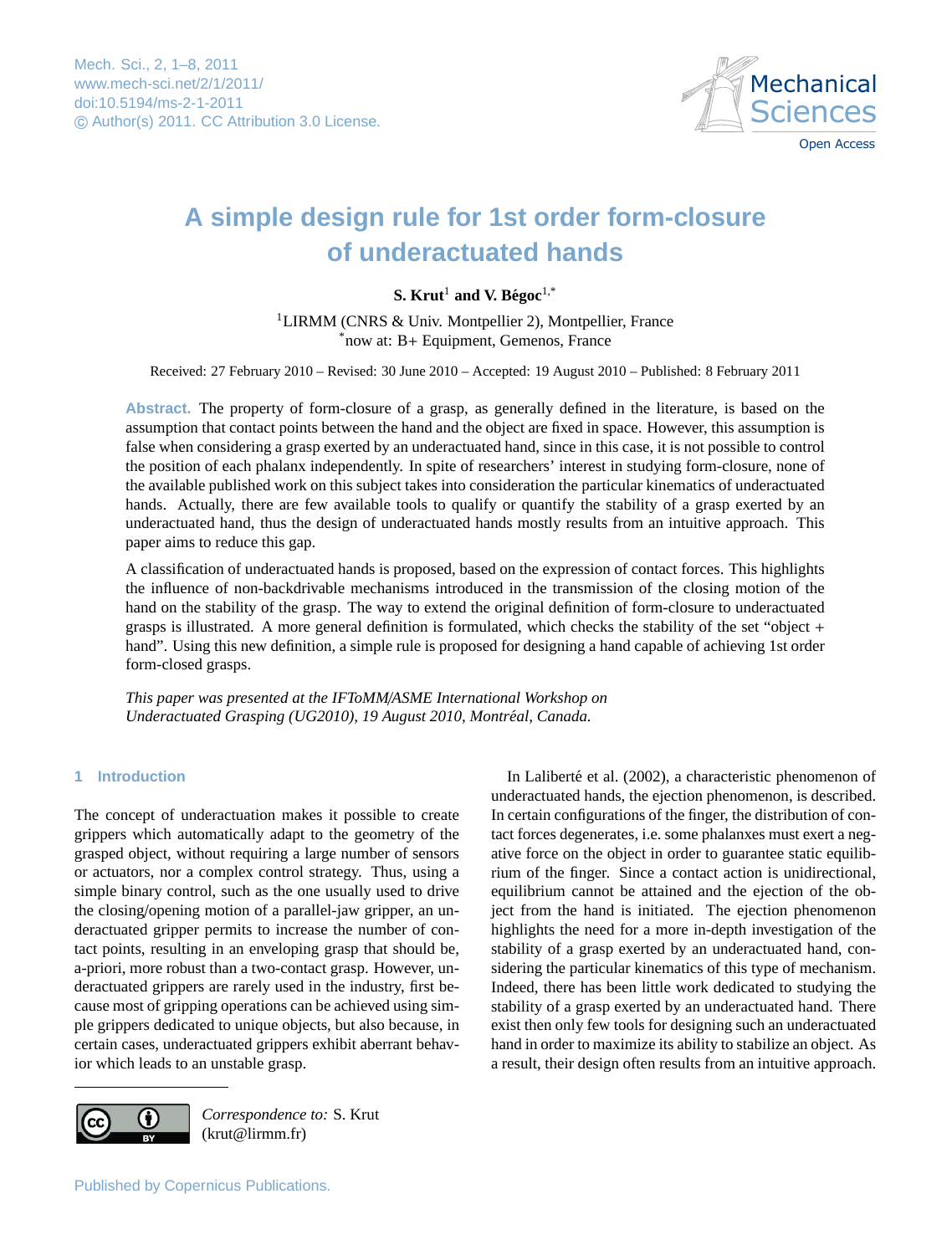There are two main criteria which can be used to characterize the robustness of a grasp: *form-closure* and *forceclosure*. These two properties permit to perform a local and static study of the stability of a grasp. Form-closure describes the capability of a hand to prevent any motion of a grasped object. Force-closure describes the capability of a hand to counterbalance any external disturbances exerted on a grasped object, by applying a combination of contact forces a grasped object, by applying a combination of contact forces<br>which respect the capabilities of actuators and the condition of friction (Bicchi, 1995). In contrast to force-closure, formclosure is a purely geometric property since it does not depend on actuators capability nor on the eventual presence of frictional forces between the gripper and the object.

These two properties have been the subject of many investigations but, to the best of our knowledge, these have never been extended to the particular case of underactuated grasps<sup>[1](#page-1-0)</sup> (even work in Luo et al. (2004) on analysis of underactuated grasps does not deal with the particular kinematics of underactuated hands). This paper focuses on form-closure 8 and aims to propose a simple design rule for 1st order formclosure of underactuated hands. It is based on some preliminary work introduced in Bégoc et al. (2006) and Krut et al. (2010). 6 that point. This phenomenon can be modeled considering the local curvatures of the contact

#### **2 Form-closure**

#### 2.1 Original definition

Form-closure can be described as the capability of a hand, or more generally of a set of constraining contacts, to prevent motion of a grasped object. The following definition is used for form-closure, a definition which is largely accepted in the literature:

*"A grasp is said to be form-close if, and only if, for every motion of the object, at least one contact constraint is violated."* (Bicchi, 1995)

The term "contact constraint" relates to the fact that the relative motion of two solid bodies in contact is constrained by the condition of non-interpenetration. This contact constraint is generally approximated to 1st order for sake of simplicity. In the major part of the literature, the configuration of the hand is assumed to be fixed, which permits to avoid the kinematic study of the hand. This assumption implies that the control position of each contact phalanx is infinitely rigid and that motors are oversized in comparison with any disturbances likely to be exerted on the object.

#### 2.2 1st and 2nd order form-closure

A distinction must be made between two definitions: 1st order form-closure and 2nd order form-closure (Rimon and



 $\frac{1}{2}$  is the object of grasph  $\frac{1}{2}$  of  $\frac{1}{2}$  in stration  $\frac{1}{2}$  is  $\frac{1}{2}$  in  $\frac{1}{2}$  in situation around the point  $\frac{1}{2}$  is since it does not de- $\frac{1}{2}$  is eventual presence of the concurrency of the contact normals, in situation (c) the object is free to rotate around that point. This phenomenon can be modeled  $\frac{1}{2}$  considering the local curvatures of the contact surfaces as explained are subject of many in-**Figure 1.** Illustration of grasp types (figures taken from Cheong (2006)): in situation **(a)** the object is totally immobilized, in situaof concurrency of the contact normals, in situation **(c)** the object is in Van der Stappen et al. (2000).

Burdick, 1996). This is illustrated using the three grasps depicted in Fig. 1, where the object to be grasped remains the same but where the locations of contact points differ. In all three situations, contact points prevent the object from translating. However, if they also prevent it from rotating in case (a), they do not in cases (b) and (c): the object is free to rotate around the point of concurrency of the contact normals. After an infinitesimal rotation, the object is stopped from rotating in case (b), whereas it is free to escape in case (c). This phenomenon can be modeled considering the local curvatures of the contact surfaces as explained in Carrozza et al. (2005). Grasp (a) is 1st order formclosed, because a 1st order modeling of the grasp is sufficient to demonstrate form-closure, whereas grasp (b) is 2nd order form-closed, because 2nd order modeling is required for demonstrating form-closure.

#### **3 Underactuation**

#### 3.1 Definition

*"A mechanism is said to be underactuated, when it has fewer actuators than degrees of freedom."* (Birglen et al., 2008)

An actuator is a sub-assembly which causes relative motion between the parts to which it is attached in response to a signal (IFToMM, 2010). The number of degrees of freedom of a system is defined by the number of independent generalized coordinates required to define completely the configuration of a system at any instant of time (IFToMM, 2010). Hence, determining the number of degrees of freedom (dof) of a hand requires considering the coupling that is often introduced between the rotations of interphalanx joints. This is the case for several bionic hands, such as the DLR hands (Butterfass et al., 2001), the Robonaut's hand (Ambrose et al., 2000), the NAIST hand (Ueda et al., 2005) and the hand of humanoid robot HRP-3 (Kaneko et al., 2007).

<span id="page-1-0"></span><sup>&</sup>lt;sup>1</sup>As an abuse of language, a grasp realized by an underactuated mechanism is referred to as an underactuated grasp.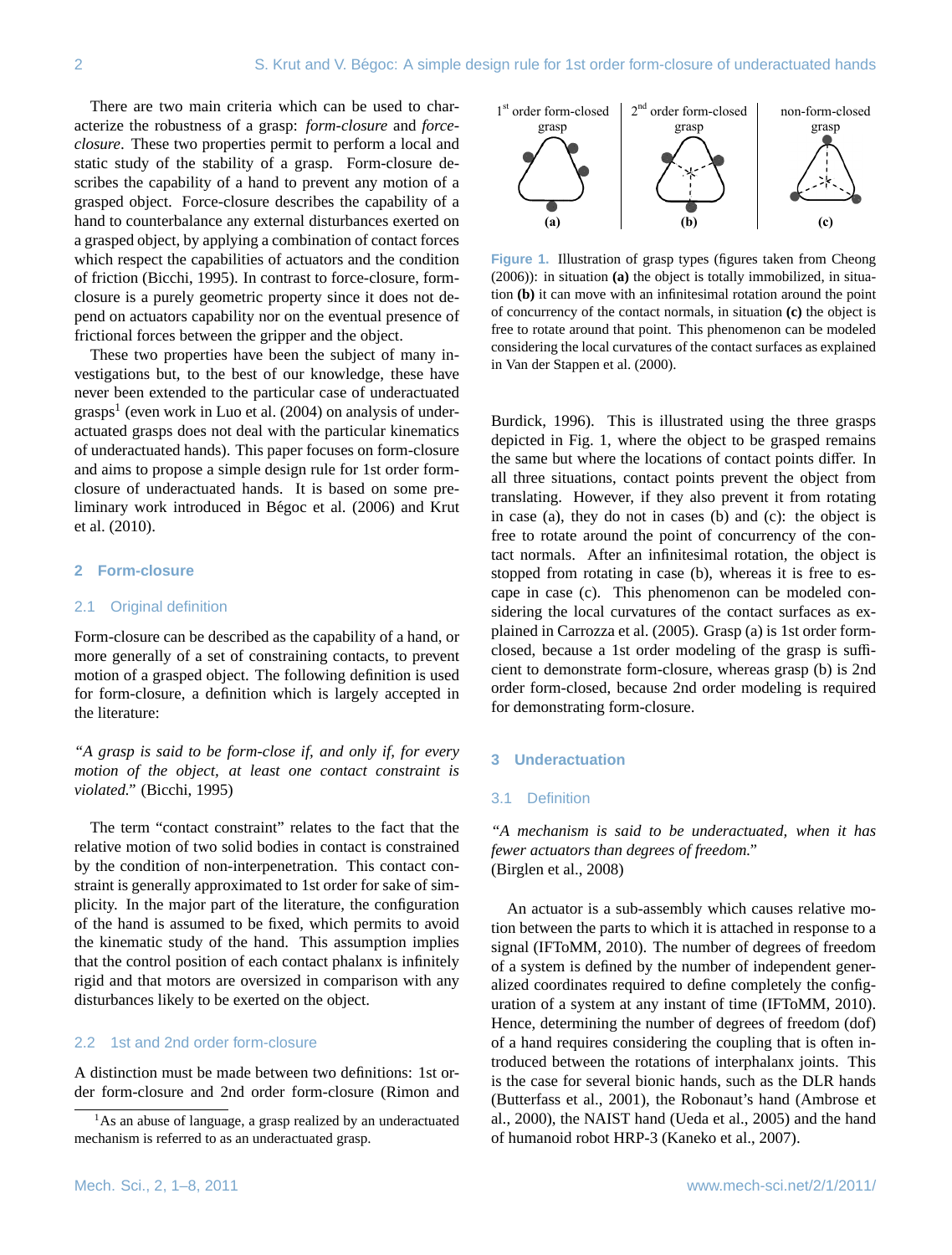The Grübler-Kutzbach equation cannot be applied starightforwadly to determine the degree of freedom of an underactuated hand (Krut, 2005). In fact, this method involves determining the order of a system of kinematic linear equations and it is therefore not applicable to underactuated hands which:

- **–** use unidirectional mechanisms (non-backdrivable mechanisms or anti-return mechanisms) in the transmission of the opening/closing motion of the fingers, because these are modeled using inequalities. This is the case for many underactuated hands such as the Barrett Hand (Townsend, 2000) and the SARAH Hand (Lopez, 2001),
- **–** use compliant bodies to transfer the motor's torque to the fingers as is the case of the RTR II hand (Massa et al., 2002), because the classical system of kinematic equations does not hold anymore.

#### 3.2 Classification of underactuated hands

There is a large diversity of mechanical devices which enable a hand to adapt to the geometry of an object. In this paper, we propose to classify underactuated hands based on the expression of contact forces as a function of the torques exerted by the actuators on the mechanism. Hence, an underactuated hand can be:

- 1. differential,
- 2. compliant,
- 3. self-locking,
- 4. or have a combination of these three properties.

#### 3.2.1 Differential underactuation

The first category can be characterized by the formulation given in Krut (2005). A mechanism is said to be differential when its behavior, from a kinetostatic point of view, can be described by the following equations:

$$
F_{\rm a} = F_{\rm 1}^{\rm a} \ r_{\rm 1} = \dots = F_{\rm n}^{\rm a} \ r_{\rm n} \tag{1}
$$

$$
\theta_a + \sum_{i=1}^n \frac{\theta_i^a}{r_i^a} = 0
$$
\n<sup>(2)</sup>

where  $F_a$  is the force, or the actuation torque, exerted on the input of the differential mechanism and  $F_i^a$  is the force or torque transmitted to the output *i*.  $(\theta_a, \theta_1^a, \dots, \theta_n^a)$  describes the configuration of the differential mechanism,  $(\theta_a, \theta_1^a, \dots, \theta_n^a)$  the joint velocities and  $(r_1^a, \dots, r_n^a)$  the transmission ratios. A re-<br>view of the state of the art of differential mechanisms used in view of the state of the art of differential mechanisms used in underactuated grippers can be found in Birglen and Gosselin (2006).

#### 3.2.2 Compliant underactuation

A mechanism is said to be compliant when the forces exerted on its output can be written as a function of the configuration of the mechanism and the stiffness of the mechanical elements introduced into the transmission of the closing motion of the hand:

$$
\left[\begin{array}{cccc} F_a & F_1^a & \cdots & F_n^a \end{array}\right]^T = \mathbf{R} \left[\begin{array}{cccc} \theta_a & \theta_1^a & \cdots & \theta_n^a \end{array}\right]^T \tag{3}
$$

where  $\bf{R}$  is the stiffness matrix of the mechanism.

#### 3.2.3 Self-locking underactuation

The category of self-locking underactuated mechanisms is introduced in order to characterize hands which have unidirectional mechanisms in the transmission of the fingers' closing motion. Indeed, this has a strong influence on the expression of contact forces and, as a consequence, on the characteristics of the grasp since this type of mechanisms prevents all return motion of the fingers or phalanxes whatever the disturbances exerted on the grasped object. Theoretically, the contact forces could then be infinite. We define a mechanism to be self-lockable, when the configuration of the mechanism is constrained by a set of inequalities of the type:

$$
\delta_i \theta_i^a \ge 0, \forall i = \{1, \cdots, n\}
$$
\n<sup>(4)</sup>

 $\delta_i = \pm 1$  depending on the case.

# 3.3 Classification of unidirectional mechanisms

The unidirectional mechanisms, on which the self-locking hands are based, provide unidirectional transmission of motion, which can be modeled by:

$$
\theta_{\text{out}} \ge 0 \tag{5}
$$

where  $\theta_{\text{out}}$  represents the output velocity of the mechanisms. Unidirectional mechanisms can be spited in two main categories: (1) anti-return mechanisms and (2) non-backdrivable mechanisms.

#### 3.3.1 Anti-return mechanisms

Among the available anti-return mechanisms are:

- **–** blocking mechanisms by obstacle, such as the "pawl and ratchet" mechanism or the sliding gear,
- **–** locking mechanisms by bracing or wedging such as a freewheel (with ramp or cam), wrap spring couplings or sliding/bracing mechanisms, such as those used in the underactuated hand designed by Lopez (2001),
- **–** a non-return valve when fluid energy is used.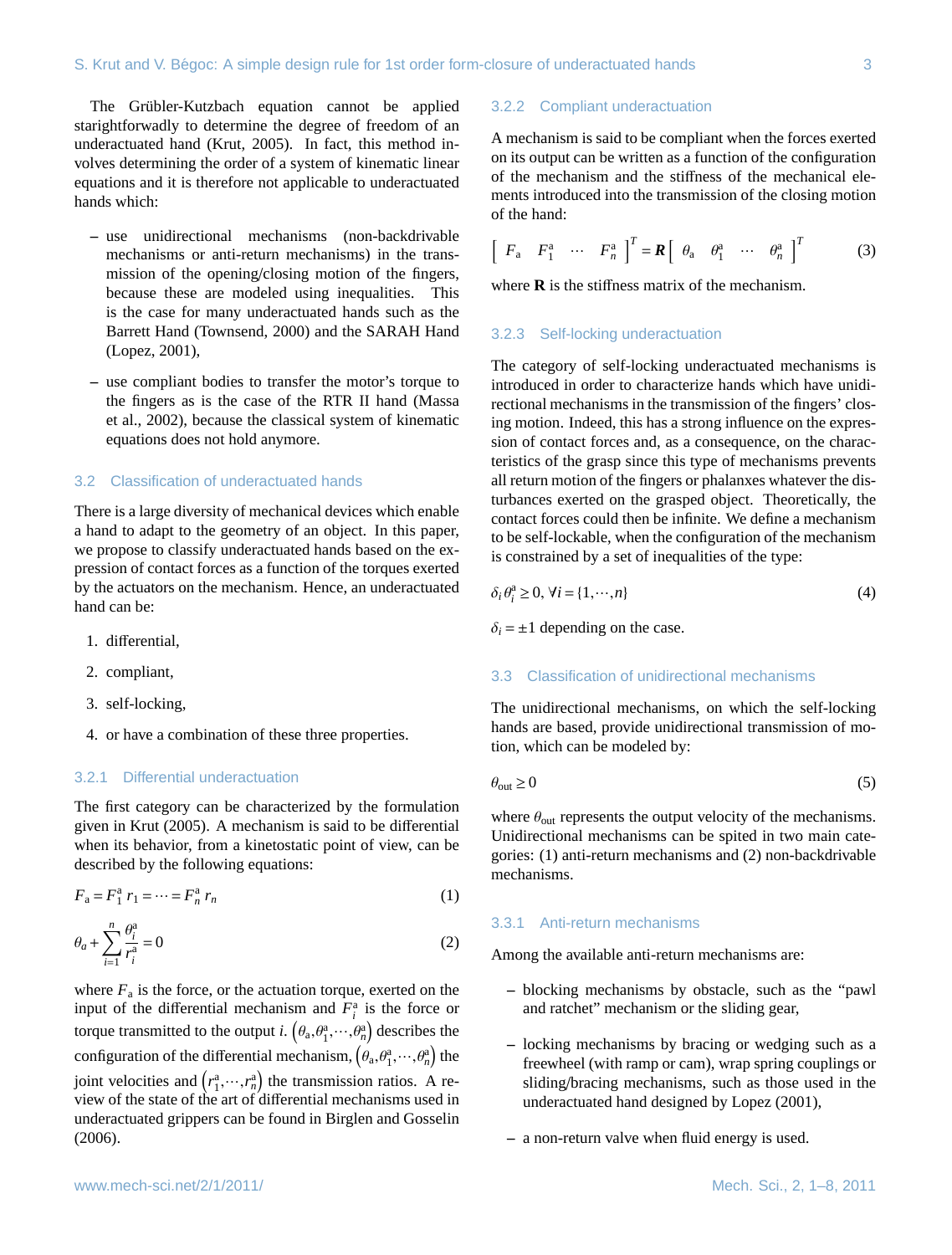In the case of the free-wheel mechanism and wrap spring coupling, the unilateral condition is described differently:

$$
\theta_{\text{out}} \ge \theta_{\text{in}} \tag{6}
$$

where  $\theta_{\text{out}}$  and  $\theta_{\text{in}}$  are the output and input velocities of the mechanism respectively. This condition is identical to condition (5) when the input velocity is zero.

## 3.3.2 Non-backdrivable mechanisms

Non-backdrivable mechanisms provide also the same unilateral condition (5). A mechanism is said to be nonpower from the output to the input (IFToMM, 2010), as for instance:

- **–** the "triangular wedge" mechanism,
- **–** The "wheel and worm drive" mechanism,
- **–** The "rack and worm drive" mechanism,
- **–** The "lead screw and nut" mechanism.

A non-backdrivable mechanism operates differently from an anti-return mechanism. Nevertheless, it is possible to impose a unidirectional transmission of motion  $\theta_{\text{out}} \ge 0$  by maintaining a positive or null force on the input of the nonbackdrivable mechanism.

In practice, it is noticeable that designers of underactuated hands prefer to introduce non-backdrivable mechanisms. The advantage of these mechanisms is that it is sufficient to invert the direction of rotation at the input in order to invert the sense of rotation at the output, and hence to enable opening of the gripper. In the case of a unidirec-2 tional mechanism, a mechanism is required to deactivate the anti-return function, as for instance the solution proposed in Lopez (2001) to deactivate a sliding/bracing mechanism.

# **4 Extension of form-closure to underactuated hands** 2

The definition of form-closure, as it is usually encountered in the literature, is based on the assumption that contact points are fixed in space. When considering a robotic hand, this assumption implies to consider that the position control of each phalanx is infinitely rigid, so that the configuration of the hand remains unchanged whatever the amplitude of disturbances exerted on the object. This greatly simplifies the study of the grasp, by avoiding the kinematic study of the hand. This assumption is justified for the majority of robotic hands, for which the position of each phalanx can be independently controlled. In contrast, it is not possible to independently control the position of each phalanx when using an underactuated hand. The assumption of fixed contact points is then false.

In Krut et al. (2010), the definition of form-closure was reformulated so that it applies to the case of underactuated



statuted and securities proposed in the differential proposed in the order form-closed in the securities in the motions of the overall stilling/bracing mechanism. also the motions of the grasp, i.e. the motions of the over n the assumption that contact points i.e. the contact constraints and the constraints imposed grasps. Since immobility of contact points is not guaranteed, not only the motions of the object have to be studied but system including the object and the hand. Thus, checking form-closure of an underactuated grasp now requires verifying that any variation in the configuration of the grasp is prevented by a set of unilateral kinematic constraints, by the non-backdrivable mechanisms. The definition of form-closure was reformulated as follows:

# *"A grasp is said to be form-closed if, and only if, for any variation of the configuration of the grasp at least one of the unilateral kinematic constraints is violated."*

To illustrate this definition, two simple cases of two-finger grasps are considered (see Fig. 2). These grasps differ in terms of type of transmission used to produce the closing motion of fingers. In order to simplify this analysis, in a way that will make it intuitive, an operational space of dimension one only is considered, i.e. only the translation of the object along x is studied.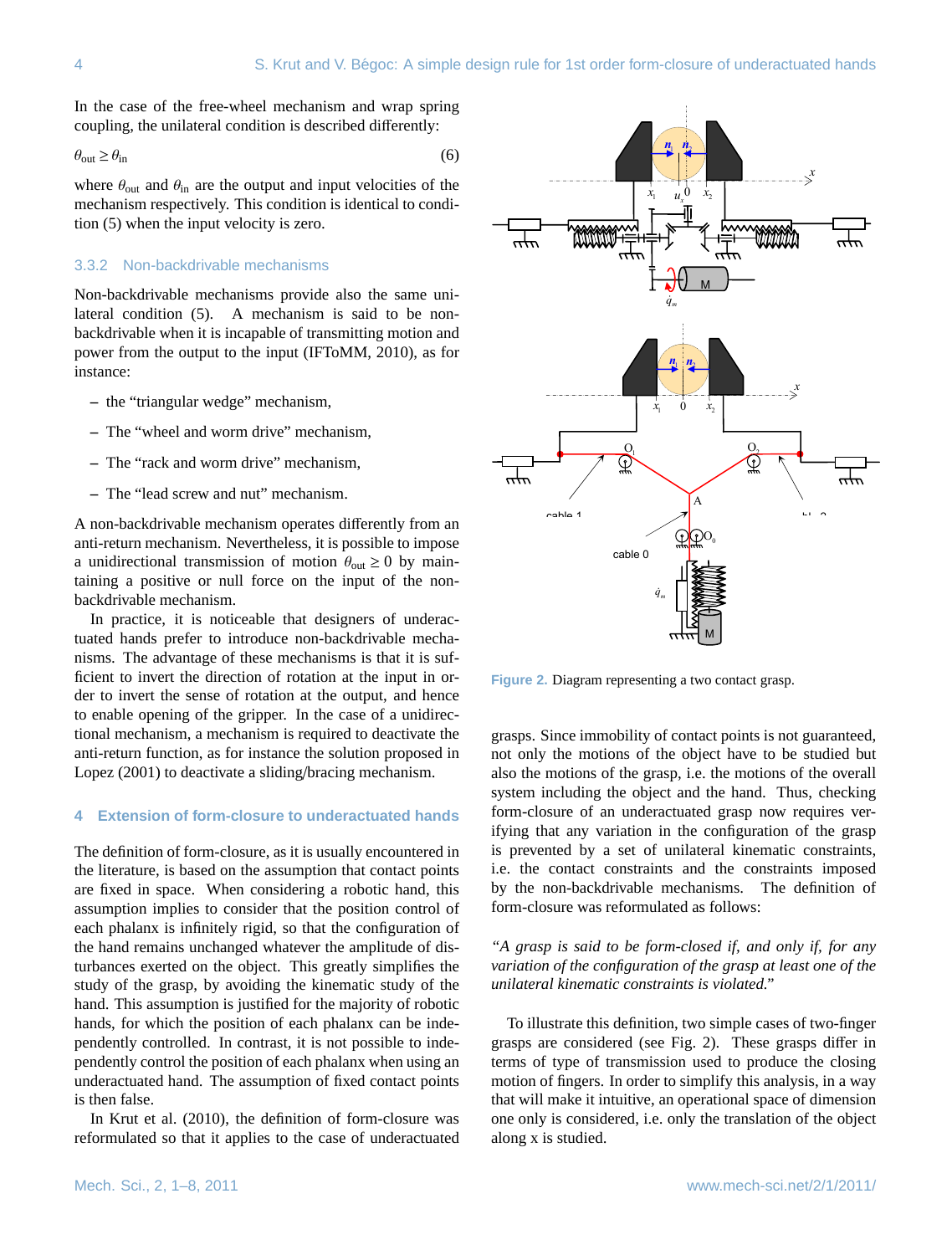#### 4.1 Mechanism A

The first mechanism is underactuated by a geared differential mechanism (Fig. 2a). The closing motion of each jaw is transmitted via a "wheel and worm drive" non-backdrivable mechanism. Once the two jaws are in contact, they cannot move back, meaning that the object is completely immobilized. The grasp is form-closed.

## 4.2 Mechanism B

The second mechanism is underactuated by a "pulley/tendon" differential mechanism. A single actuator drives the closing motion of the gripper by tightening cable 0. This tension is transmitted to cables 1 and 2 which are connected to cable 0 at point A (Fig. 2b). This device tends to move the grasped object in the centered position during the closing motion when cable 0 is tightened. Once centered, the object is immobilized. However, contrarily to the grasp exerted by mechanism (a), infinitesimal motions can still occur in this centered configuration. The grasp is 2nd order form-closed. To make it 1st order form close, extra nonbackdrivable mechanisms should be added in the transmission of the closing motion of the hand. This aspect will be emphasize in next section while introducing simple design rules to achieve 1st order form-closure.

# **5 Design rules for 1st order form-closure of underactuated hands**

#### 5.1 The minimum number of unilateral constraints

As illustrated by these two examples, the introduction of nonbackdrivable mechanisms into the transmission of the closing motion of an underactuated gripper has a direct influence on the stability of the grasp.

In this paper, mathematical formulations that could justify the above assertions are not given (see Krut et al. (2010) to get them). These assertions are based on intuition, and should help us to understand that there is an analogy between the underactuated grasps illustrated in Fig. 2 and the classical grasps illustrated in Fig. 1:

- **–** grasps shown on Fig. 1a and Fig. 2a are both 1st order form-closed, whereas
- **–** grasps shown on Fig. 1b and Fig. 2b are both 2nd order form closed.

This analogy allows understanding how it is possible to extend an important result from classical grasps (exerted by fully actuated grippers) to underactuated grasps: that of the minimum number of contact points necessary for 1st order form-closure. These works were initiated by Reulaux (1976) and Somov (1900), and later demonstrated by Lakshminarayana (1978), Markenscoff et al. (1990) and Reulaux (1976). They demonstrate that  $d+1$  contacts are necessary to achieve 1st order form-closure of classical grasps:

$$
n_c \ge d + 1\tag{7}
$$

where  $n_c$  is the number of unilateral contact constraints and *d* is the dimension of the configuration space of the object (3 for the planar examples depicted in Fig. 1, 6 in the general case).

By analogy, the following inequality can be written for underactuated grasps:

$$
n_k \ge g + 1 \tag{8}
$$

where  $n_k$  is the number of unilateral constraints of the problem and *g* is the dimension of the grasp configuration space.

This can be stated the following way:

*"At least g*+*1 unilateral constraints are necessary for 1st order form-closure."*

The unilateral constraints of the problem are composed (see Krut et al. (2010) for more details) of the unilateral contact constraints and the unilateral constraints imposed by the unidirectional mechanisms (such as worm gears or free wheels). Hence:

$$
n_{k} = n_{u} + n_{c} \tag{9}
$$

with  $n_{\rm u}$  the number of unilateral constraints imposed by the unidirectional mechanisms, and  $n_c$  is the number of unilateral contact constraints.

Additionally, the grasp configuration space is made of the configuration space of the object and the hand considered separately. Hence:

$$
g = n_p + d \tag{10}
$$

with  $n_p$  the dimension of the hand configuration space, that is, the number of degrees of freedom of the hand, and *d* is the dimension of the configuration space of the object.

#### 5.2 The minimum number of unidirectional mechanisms

Relation (8) can be rewritten as:

$$
n_u + n_c \ge n_p + d + 1\tag{11}
$$

Considering a hand with as many DOF as phalanxes, and a grasp where each phalanx exerts one contact point with the object including the palm, leads to:

$$
n_c = n_p + 1 \tag{12}
$$

Equations (11) and (12) enable a simple rule for designing underactuated hands, capable of performing 1st order form-closed grasps: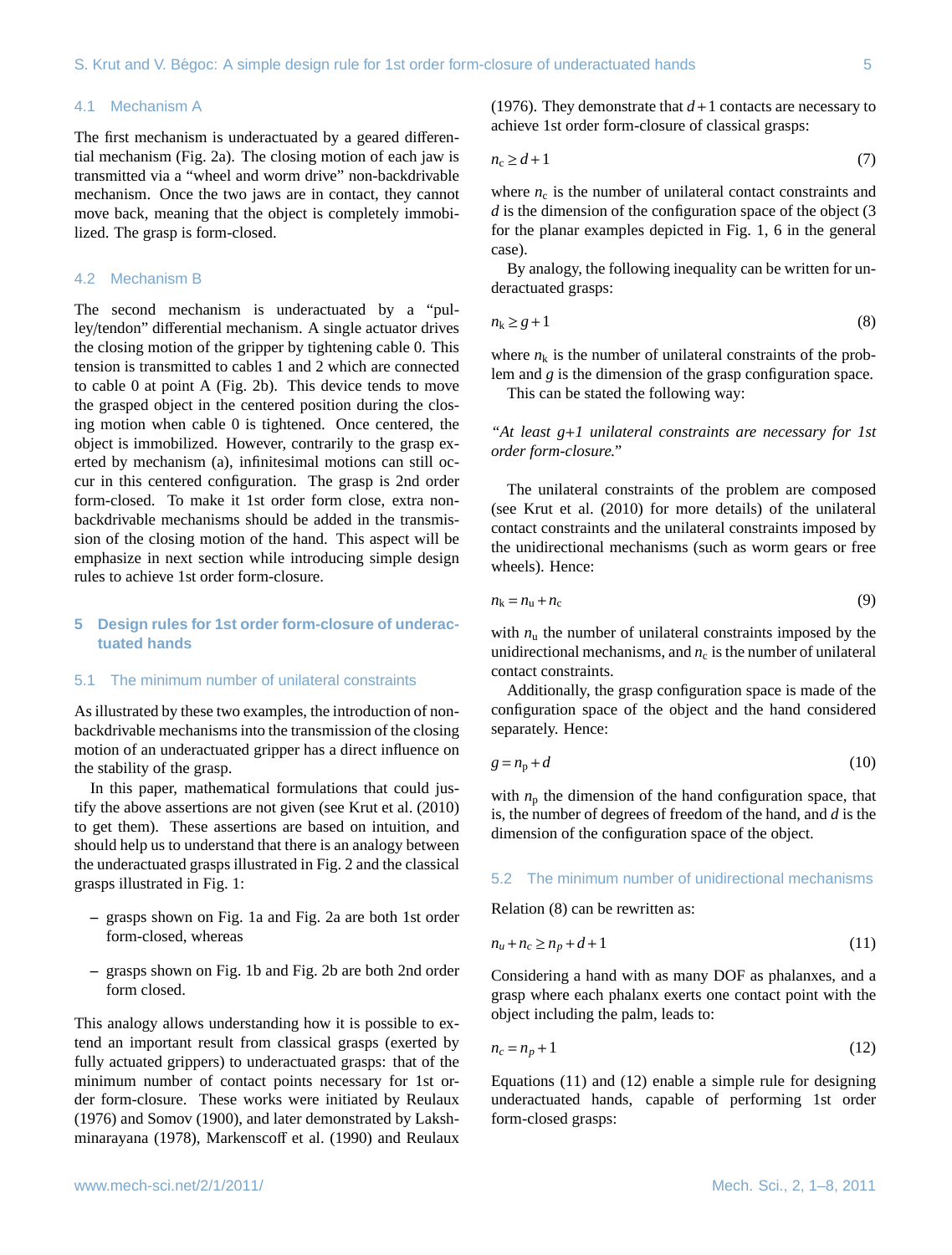| Name                          | No. of     | No. of act. | No. of act. | Type of underact.           | Type of underact.           | Non-backdriveable              | Reference                     |
|-------------------------------|------------|-------------|-------------|-----------------------------|-----------------------------|--------------------------------|-------------------------------|
|                               | <b>DOF</b> | for closure | for config. | between fingers             | between phalanxes           | mechanisms                     |                               |
|                               |            |             |             |                             |                             |                                |                               |
| Soft Gripper                  | 18         | 2           | $\Omega$    | differential pulleys/cables | differential pulleys/cables |                                | Hirose and Umetani (1978)     |
| Hand of the LMS               | 9          |             |             | differential with cables    | differential pulleys/cables | $\overline{\phantom{a}}$       | Champeau (1991)               |
| TU Delft Hand                 |            |             |             | differential with cables    | differential pulleys/cables |                                | De Visser and Herder (2000)   |
| <b>Barrett Hand</b>           |            | 3           |             |                             | self-locking                | 6 wheels and worm drives       | Townsend (2000)               |
| <b>TBM</b> Prosthesis         | 15         |             |             | compliant                   | differential four-bar       |                                | Dechev et al. (2001)          |
| Southampton Hand Prosthesis   | 15         |             |             |                             | differential four-bar       | 6 wheels and worm drives       | Light and Chappell (2000)     |
| Lopez Hand                    | 9          |             |             | self-locking                | differential pulleys/cable  | 9 bracing devices              | Lopez $(2001)$                |
| <b>MARS</b>                   | 12         | 3           |             |                             | differential four-bar       |                                | Laliberté et al. (2002)       |
| <b>SARAH</b>                  | 10         |             |             | self-locking                | differential four-bar       | 3 wheels and worm drives       | Laliberté et al. (2002)       |
| Laval Univ. Pneumatic Hand    | 10         | 3           |             |                             | differential four-bar       | 3 motorised anti-return valves | Laliberté and Gosselin (2003) |
| RTR II                        | 9          |             |             | compliant                   | differential pulleys/cables | 1 wheel and worm drive         | Massa et al. (2002)           |
| <b>SPRING Hand</b>            |            |             |             | compliant                   | differential pulleys/cables | 1 wheel and worm drive         | Carrozza et al. (2004)        |
| <b>RTRIV</b>                  | 14         |             |             | compliant                   | differential with cables    |                                | Carrozza et al. (2005)        |
| Nasser Prosthesis             | 15         |             |             | self-locking                | differential four-bar       | 4 wheels and worm drives       | Nasser et al. (2006)          |
| Cyberhand                     | 16         |             |             |                             | differential pulleys/cables | $\overline{\phantom{0}}$       | Cipriani et al. (2006)        |
| Laval Univ. Prosthesis        |            |             |             | differential pulleys/cables | differential pulleys/cables | $\overline{\phantom{0}}$       | Birglen and Gosselin (2006)   |
| <b>SDM</b> Hand               | 8          |             |             | differential pulleys/cables | differential with cables    |                                | Dollar and Howe (2007)        |
| iLimb                         |            |             |             |                             | differential with tendons   | 5 wheels and worm drives       | Gow (2007)                    |
| Southampton End Effector Hand | 8          |             |             | differential four-bar       | differential four-bar       |                                | Crowder (1991)                |

**Table 1.** Characteristics of underactuated robotic hands. The symbol – indicates that there is no underactuation or no non-backdriveable mechanisms depending on the column.

*"When considering that each phalanx exerts one contact point with the object including the palm,at least d unidirectional mechanisms are required for an underactuated hand to be capable of performing 1st order form-closed grasps."*

The TWIX hand, proposed by the authors, was designed according to this simple design rule (Bégoc et al.,  $2007$ ). Note that for the grasps illustrated in Fig. 2, as there is no palm and as the dimension of the configuration space is  $d = 1$ , at least 2 unidirectional mechanisms are required for an underactuated hand to perform 1st order form-closed grasps. This witnesses why the grasp illustrated in Fig. 2a., performed by an underactuated hand having 2 unidirectional mechanisms, is 1st order form closed, while the one of Fig. 2b., performed by an underactuated hand having only one unidirectional mechanism (the actuator), is only 2nd order form-closed.

# 5.3 Discussion and analysis of some underactuated hands

Table 1 lists the main characteristics of various existing underactuated hands. For each hand, the table lists the number of dof, the number of actuators used to drive the closing/opening motion of the hand and the number of actuators used to modify the configuration of the hand. The type of underactuation used for the finger inputs and the phalanx inputs is listed separately, often being of different types. Finally, the number and type of the non-backdrivable mechanisms introduced in the mechanical transmission of the closing motion of the hand are indicated.

One of the major limitations of underactuated hands lies in the ejection phenomenon described in Laliberté et al. (2002). As already mentioned, in certain configurations of the finger, the force exerted by certain phalanxes on the object must be negative to achieve static equilibrium of the finger. Because the contact forces are unilateral, this equilibrium cannot be attained, which causes a backward motion of the corresponding phalanxes. Introducing a unidirectional mechanism in the transmission of the closing motion of each phalanx prevents any backward motion of the phalanx and consequently eliminates the ejection phenomenon. This explains why a large number of underactuated hands described in Table 1 use nonbackdrivable mechanisms without, however, justifying it.

On the basis of the design rule introduced in the previous section, let us review the existing underactuated hands listed in Table 1 It can be noted that, out of the 19 hands, only 3 integrate at least six unidirectional mechanisms: the Lopez hand, the Southampton hand, and the Barrett hand. The other hands in the table cannot achieve 1st order formclosed grasps. Of course they are capable of performing stable grasps, but exhibiting other types of stability such as higher order form-closure or force-closure.

Following this simple rule, when designing underactuated hands, may improve the quality of the grasp in some circumstances. For us, the best proof is that the Barrett hand, that satisfies this simple rule, is the only one that encountered success in industry. However the systematic adoption of that design rule can lead to an increased complexity of the overall mechanical structure of the hand, thus compromising the main appeal of underactuation, that is, simplicity, low cost and so on.

#### **6 Conclusions**

In this paper, the inadequation of the definition of formclosure, as largely accepted in the literature, with the case of underactuated grasps has been pointed out. The definition is based on the assumption that contact points are fixed in space; this hypothesis is no longer true when the grasp is ex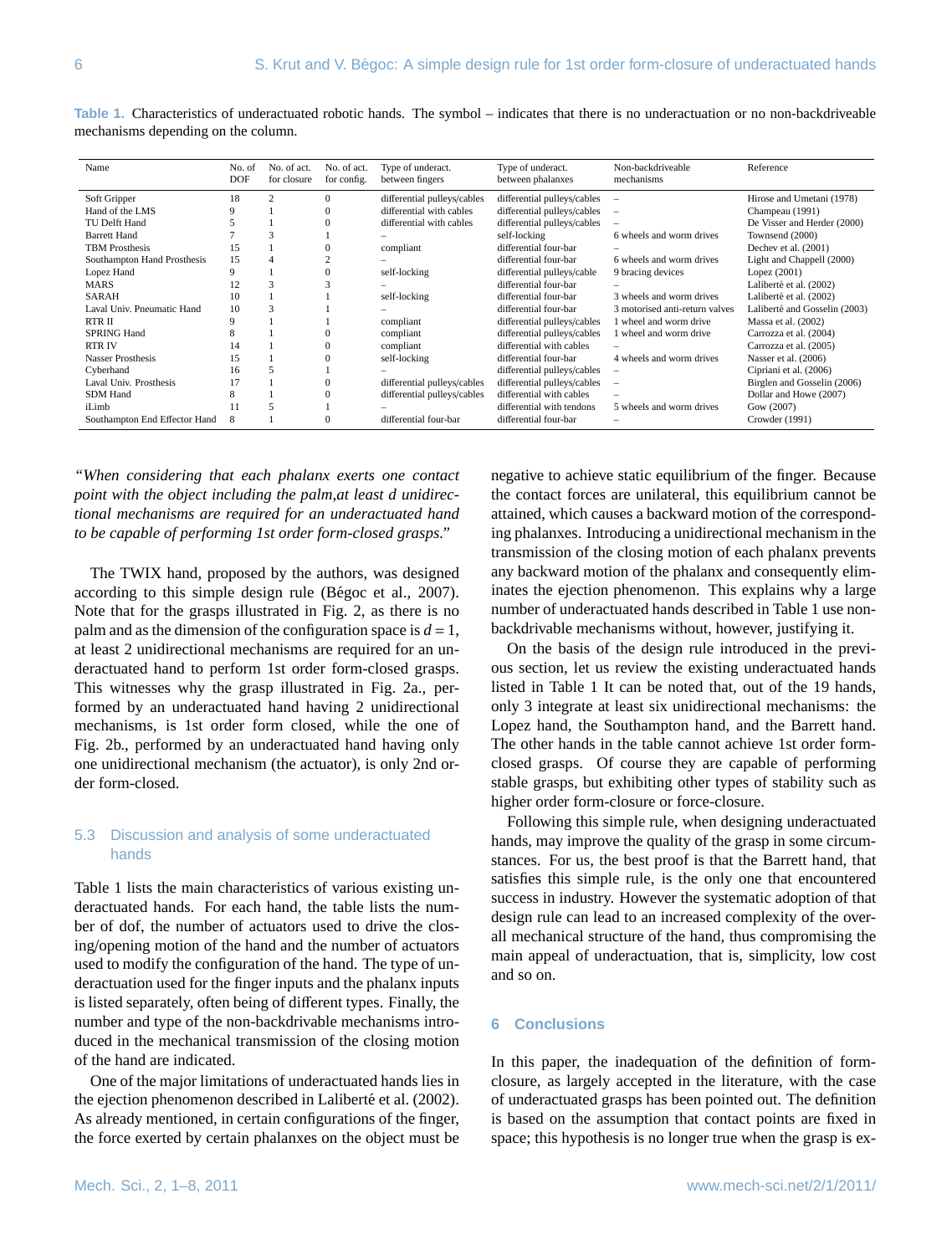erted by an underactuated hand. Therefore, a more general definition has been introduced, which consists in verifying that the system formed by the hand and the object is immobilized by a set of kinematic constraints. Among these constraints are the contact constraints to which the constraints imposed by unidirectional mechanisms have been added. Indeed, it has been shown, using several simple examples, that unilateral mechanisms have a relevant influence on the stability of the grasp. Hence, a new classification of underactuated hands has been proposed, based on the study of the expression of contact forces. Numerous existing underactuated hands use unilateral mechanisms, without justifying it.

Finally, this study allowed us to state a simple design rule on the minimum number of unidirectional mechanisms to be introduced into the transmission of the closing motion of the fingers of an underactuated hand, so that it is capable of producing 1st order form-closed grasps.

Edited by: J. L. Herder Reviewed by: two anonymous referees

#### **References**

- Ambrose, R. O., Aldridge, H., Askew, R. S., Burridge, R. R., Bluethmann, W., Diftler, M., Lovchik, C., Magruder, D., and Rehnmark, F.: Robonaut: NASA's space humanoid, IEEE Intell. Syst., 15(4), 57–63, 2000.
- Bégoc, V., Durand, C., Krut, S., Dombre, E., and Pierrot, F.: On the Form-Closure Capability of Robotic Underactuated Hands, Proc. of ICARCV 2006: 9th International Conference on Control, Automation, Robotics and Vision, Grand Hyatt, Singapore, 5–8 December 2006, 2011–2018, 2006.
- Bégoc, V., Krut, S., Dombre, E., Durand, C., and Pierrot, F.: Mechanical design of a new pneumatically driven underactuated hand, Proc. of IEEE Int. Conf. on Robotics and Automation (ICRA'07), Roma, Italy, 927–933, 2007.
- Bicchi, A.: On the closure properties of robotic grasping, Int. J. Robot. Res., 14(4), 319–334, 1995.
- Birglen, L. and Gosselin, C.: Force analysis of connected differential mechanisms: application to grasping, Int. J. Robot. Res., 25(10), 1033–1046, 2006.
- Birglen, L., Laliberté, T., and Gosselin, C.: Underactuated Robotic Hands, Springer-Verlag, ISBN 978-3-540-77458-7, 2008.
- Butterfass, J., Grebenstein, M., Liu, H., and Hirzinger, G.: DLRhand II next generation of a dextrous robot hand, Proc. of IEEE Int. Conf. on Robotics and Automation (ICRA'01), Seoul, Korea, 21–26 May 2001, 109–120, 2001.
- Carrozza, M., Suppo, C., Sebastiani, F., Massa, B., Vecchi, F., Lazzarini, R., Cutkosky, M., and Dario, P.: The SPRING hand: development of a self-adaptive prosthesis for restoring natural grasping, Autonomous Robots, 16(2), 125–141, 2004.
- Carrozza, M., Cappiello, G., Stellin, G., Zaccone, F., Vecchi, F., Micera, S., and Dario, P.: A cosmetic prosthetic hand with tendon driven under-actuated mechanism and compliant joints: ongoing research and preliminary results, Proc. of IEEE Int. Conf. on Robotics and Automation (ICRA'05), Barcelona, Spain, 18– 22 April 2005, 2672–2677, 2005.
- Champeau, H.: Conception et réalisation d'une main mécanique anthropomorphe en vue de son implantation sur le robot manus, M.S. report, Poitiers University of Sciences, France, 1991.
- Cheong, J.: Immobilizing grasps for two- and three-dimensional objects, Ph.D. Thesis, Utrecht University, The Netherlands, 2006.
- Cipriani, C., Zaccone, F., Stellin, G., Beccai, L., Cappiello, G., Carrozza, M. C., and Dario, P.: Closed-loop controller for a bioinspired multi-fingered underactuated prosthesis, Proc. of IEEE Int. Conf. on Robotics and Automation (ICRA'06), Orlando, Florida, USA, 15–19 May 2006, 2111–2116, 2006.
- Crowder, R. M.: An anthropomorphic robotic end effector, Robot. Auton. Syst., 7(4), 253–268, 1991.
- De Visser, H. and Herder, J.: Force directed design of a voluntary closing hand prosthesis, J. Rehabil. Res. Dev., 37(3), 261–271, 2000.
- Dechev, N., Cleghorn, W. L., and Naumann, S.: Multiple finger, passive adaptive grasp prosthetic hand, Mech. Mach. Theory, 36(10), 1157–1173, 2001.
- Dollar, A. M. and Howe, R. D.: Simple, robust autonomous grasping in unstructured environments, Proc. of IEEE Int. Conf. on Robotics and Automation (ICRA'07), Roma, Italy, 10–14 April 2007, 4693–4700, 2007.
- Gow, D. J.: Prostheses with Mechanically Operable Digit Members, Touch Emas LTD., Int. patent WO2007063266 (A1), 7 June 2007.
- Hirose, S. and Umetani, Y.: The development of soft gripper for the versatile robot hand, Mech. Mach. Theory, 351–359, 1978.
- IFToMM website: http://[www.iftomm.3me.tudelft.nl](http://www.iftomm.3me.tudelft.nl/)/, version 2.3, April 2010.
- Kaneko, K., Harada, K., and Kanehiro, F.: Development of multifingered hand for life-size humanoid robots, Proc. of IEEE Int. Conf. on Robotics and Automation (ICRA'07), Roma, Italy, 10– 14 April 2007, 913–920, 2007.
- Krut, S.: A force-isotropic underactuated finger, Proc. of IEEE Int. Conf. on Robotics and Automation (ICRA'05), Barcelona, Spain, 18–22 April 2005, 2314–2319, 2005.
- Krut, S., Bégoc, V., Dombre, E., and Pierrot, F.: Extension of the Form-Closure Property to Underactuated Hands, IEEE T-RO: Transaction on Robotics, 26(5), 853–866, October 2010.
- Lakshminarayana, K.: Mechanics of form closure, ASME Technical paper 78-DET-32, 2–8, 1978.
- Laliberté, T. and Gosselin, C.: Actuation system for highly underactuated gripping mechanism, US patent no. US6.505.870, 2003.
- Laliberté, T., Birglen, L., and Gosselin, C.: Underactuation in robotic grasping hands, Japanese Journal of Machine Intelligence and Robotic Control, Special Issue on Underactuated Robots, 4(3), 77–87, 2002.
- Light, C. and Chappell, P.: Development of a lightweight and adaptable multiple-axis hand prosthesis, Med. Eng. Phys., 22(10), 679–684, 2000.
- Lopez, G.: Préhenseur anthropomorphe à serrage automatique, French patent no. FR2.822.404, 2001.
- Luo, M., Mei, T., Wang, X., and Yu, Y.: Grasp Characteristics of an Underactuated Robot hand, Proc. of IEEE Int. Conf. on Robotics and Automation (ICRA'04), New Orleans, LA, USA, 26 April– 1 May 2004, 2236–2241, 2004.
- Markenscoff, X., Ni, L., and Papadimitriou, C. H.: The geometry of grasping, Int. J. Robot. Res., 9(1), 61–74, 1990.